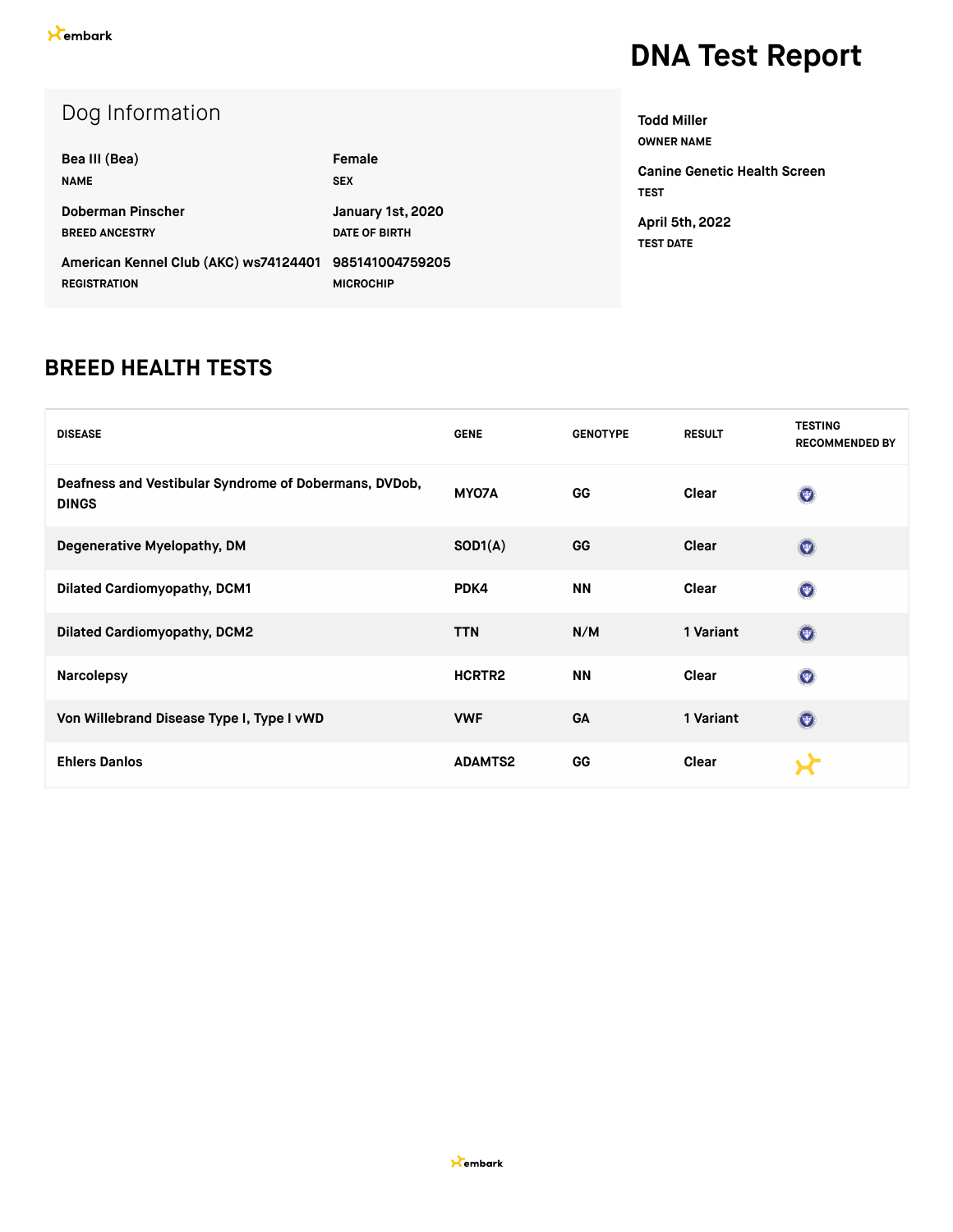### Dog Information

**Bea III (Bea) NAME**

#### **INBREEDING AND DIVERSITY**

| <b>Genetic Diversity</b>         | <b>RESULT</b> | <b>GENETIC</b><br><b>RESULT</b> |
|----------------------------------|---------------|---------------------------------|
| <b>Coefficient Of Inbreeding</b> |               | 47%                             |
| <b>MHC Class II - DLA DRB1</b>   |               | No<br><b>Diversity</b>          |
| MHC Class II - DLA DQA1 and DQB1 |               | No<br><b>Diversity</b>          |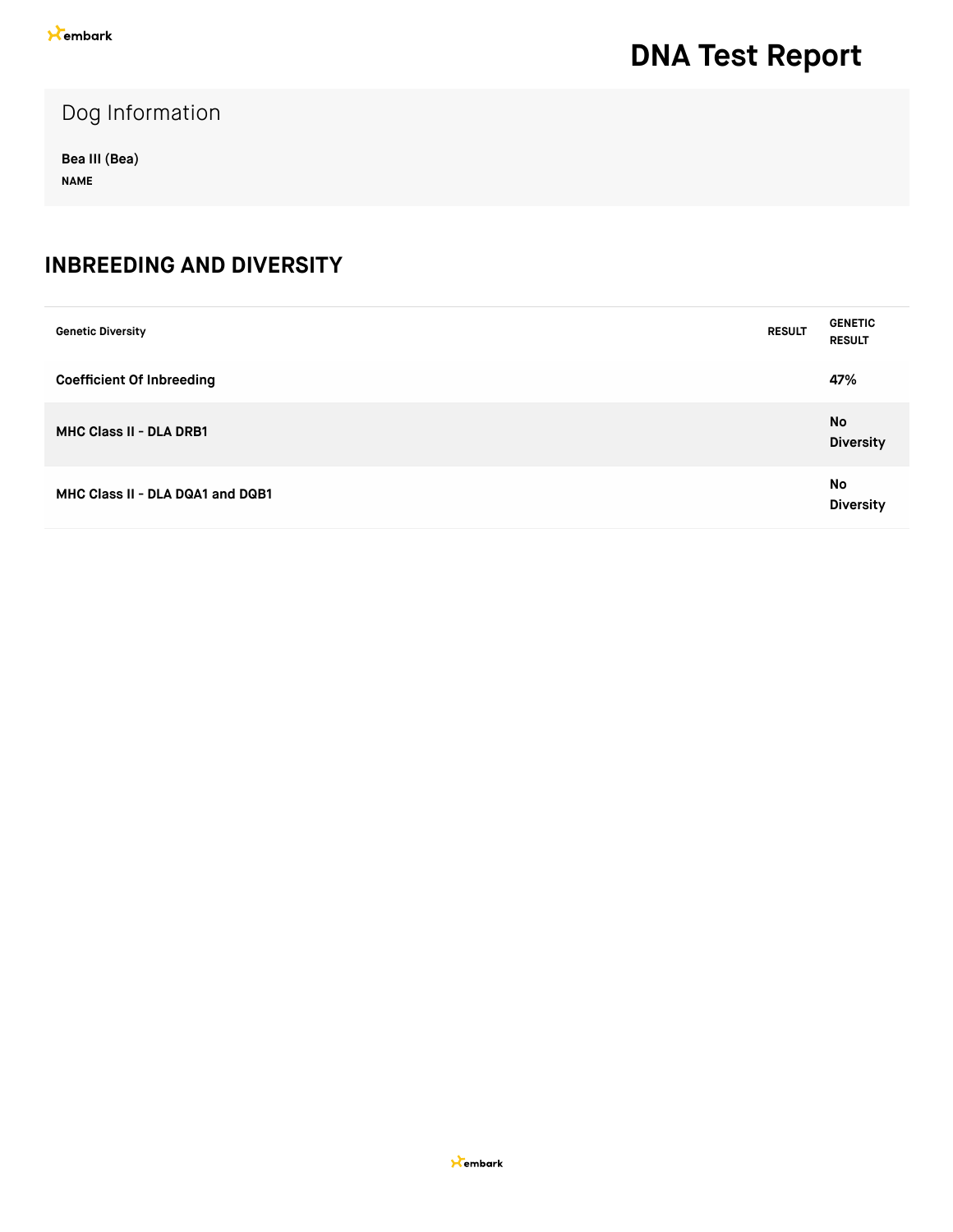### Dog Information

**Bea III (Bea) NAME**

### **TRAIT TESTS (1/2)**

| <b>Coat Color</b>             | <b>RESULT</b>                                            | <b>GENETIC</b><br><b>RESULT</b>     |
|-------------------------------|----------------------------------------------------------|-------------------------------------|
| E Locus (MC1R)                | No dark mask or grizzle                                  | EE                                  |
| K Locus (CBD103)              | More likely to have a patterned haircoat                 | $k^y k^y$                           |
| <b>Intensity Loci LINKAGE</b> | Any light hair likely yellow or tan                      | Intermediate<br>Red<br>Pigmentation |
| A Locus (ASIP)                | Black/Brown and tan coat color pattern                   | $a^{t}a^{t}$                        |
| D Locus (MLPH)                | Dark areas of hair and skin are not lightened            | <b>DD</b>                           |
| Cocoa (HPS3)                  | No co alleles, not expressed                             | <b>NN</b>                           |
| <b>B Locus (TYRP1)</b>        | Black or gray hair and skin                              | <b>BB</b>                           |
| Saddle Tan (RALY)             | Not saddle tan patterned                                 | Ш                                   |
| S Locus (MITF)                | Likely to have little to no white in coat                | SS                                  |
| M Locus (PMEL)                | No merle alleles                                         | mm                                  |
| R Locus (USH2A) LINKAGE       | Likely no impact on coat pattern                         | rr                                  |
| H Locus (Harlequin)           | No harlequin alleles                                     | hh                                  |
|                               |                                                          |                                     |
| <b>Other Coat Traits</b>      | <b>RESULT</b>                                            | <b>GENETIC</b><br><b>RESULT</b>     |
| Furnishings (RSPO2) LINKAGE   | Likely unfurnished (no mustache, beard, and/or eyebrows) | Ш                                   |
| Coat Length (FGF5)            | Likely short or mid-length coat                          | GG                                  |
| Shedding (MC5R)               | Likely light to moderate shedding                        | <b>TT</b>                           |
| Hairlessness (FOXI3) LINKAGE  | Very unlikely to be hairless                             | <b>NN</b>                           |
| Hairlessness (SGK3)           | Very unlikely to be hairless                             | <b>NN</b>                           |